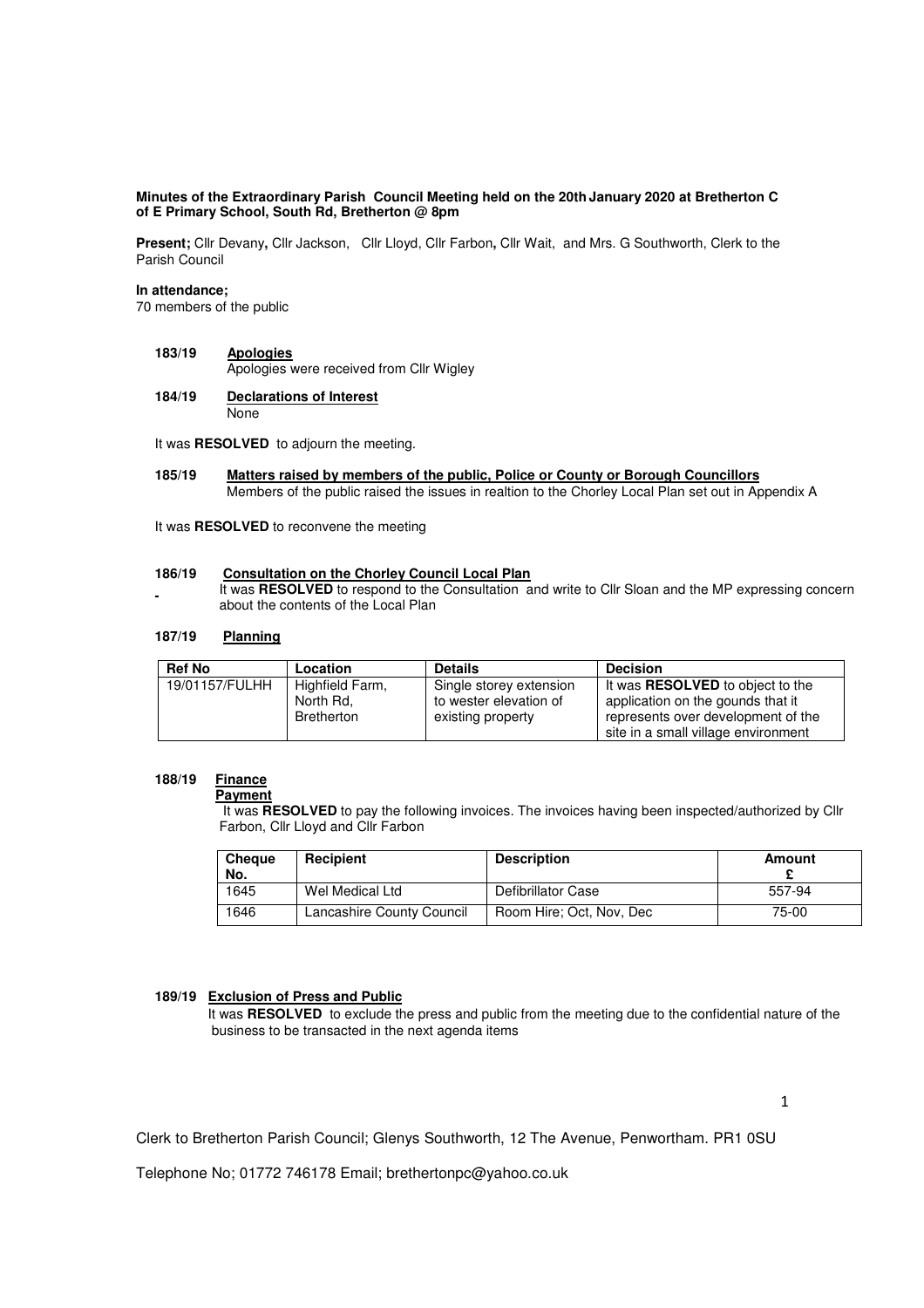**190/19 Repairs to the Recreation Ground Road; Additional Item agreed by the Vice Chair.** It was **RESOLVED** to agree the arrangements for the repairs

There being no further business the Vice Chairman closed the meeting at 10.30 pm

Signed………………………………………………………

Position……………………………………………………..

Date………………………

Clerk to Bretherton Parish Council; Glenys Southworth, 12 The Avenue, Penwortham. PR1 0SU Telephone No; 01772 746178 Email; brethertonpc@yahoo.co.uk